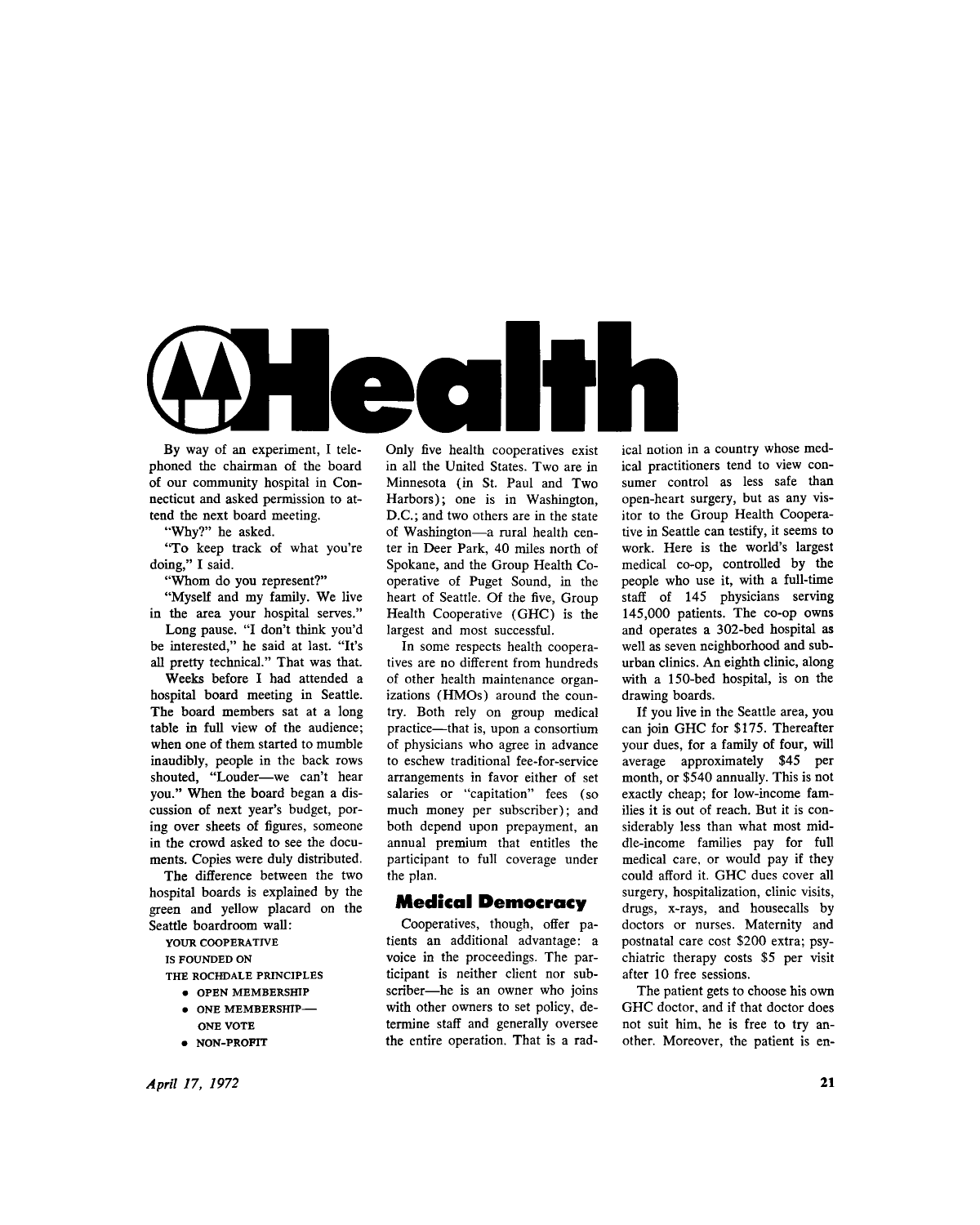couraged to call his doctor as often as he feels the need. GHC physicians work for salaries ranging from \$25,000 to \$50,000; their incentive, indeed their instructions, are to generate health rather than business.

Critics of GHC have argued that salaried doctors can be lazy, while fee-for-service doctors, like all businessmen dependent upon consumer patronage, must stay on their mettle to keep the money rolling in. The argument has a surface plausibility but it does not seem to hold water at GHC. The co-op is attracting top graduates from the best medical schools, including Harvard, and turning away many more applicants than it needs. Once a physician is hired, he starts a two-year probationary period during which he is carefully evaluated, not just for professional competence but also for patient rapport and his suitability to group practice.

In the past eight years, of the 60 odd doctors who have entered this probationary period, four have been found unacceptable and four others have decided against group practice. "If a good relationship is established," says Dr. Harold F. Newman, GHC director, "we hope and expect that the doctor will stay with us until he retires." Most do. Only five per cent hand in their resignations.

### Preventive Care

Members of the staff and their families use the medical facilities another element favoring diligence and efficiency. But probably the strongest force is the cooperative philosophy, which sets high standards and makes stringent demands. The first paragraph in GHC's charter preamble, written 26 years ago, pledges the co-op to devote "special attention .. . to preventive medicine." In effect, the cooperative has adopted a view of medicine similar to that of the ancient Chinese, who paid their village doctor an annual sum *if* the village had enjoyed good health that year.

This philosophy has raised the quality of care and lowered the cost. In 1970, for example, while the national per capita cost of health care was \$226, for GHC members it was \$143. The biggest savings were in hospital expenses, which averaged \$112 nationally but only \$37 per GHC member. The incidence of tonsillectomies and "female surgery" at the GHC hospital is about half the national average. And the infant mortality rate in the Seattle area is nearly twice the rate found among GHC families.

To be sure, some of these statistics are skewed by the makeup of the membership, which is both middle-class and middle-aged, and therefore not as susceptible to illness as either the poor or the elderly. GHC officials insist, however, that even when such factors are taken into account, the cooperative's performance is superior to that of other health care systems. "By every statistical unit we have been able to apply," notes Dr. William A. MacColl, one of the co-op's original staff physicians, "the differences have turned out in our favor."

Other differences are less easy to measure. How, say, does consumer participation at GHC differ from that practiced by the 9 million Americans who belong to the various prepayment medical programs throughout the country? These include New York's Health Insurance Plan (HIP), a creation of Fiorello LaGuardia, and the various Kaiser health centers that serve 2 million subscribers, mainly on the West Coast. In theory, at least, GHC members have a larger say in policy —some of it direct, more of it through a representative, democratic structure. Not every member is an active participant, but all tend to feel that the cooperative belongs to them.

"It must be understood from the outset." notes Doctor William Mac-Coll, "that consumers founded the organization, own it and through their own Board of Trustees . . . oversee the entire operation." The board has 11 members, elected in staggered terms every two years. Most of the board members also chair a standing subcommittee—on community affairs, for instance, or fiscal management—made up of staff people and co-op members. These committees meet each month and the results of their deliberations are publicized in the co-op's bimonthly newsletter, "View. "

# **Patient Advice**

If a member has a suggestion, he can bring it to a committee or directly to the board; if he has a grievance, he can take it to the Member-Relations Department. "It's a place where members are sure they'll be heard," says Lorraine Jacobsen, who heads it. Mrs. Jacobsen and her staff handle about 700 letters and telephone calls each month, most of them from people confused about their bills or what services their contracts entitle them to.

But some complaints—about two a day—require investigation. Recently a woman who had gone to a GHC clinic because of a sore throat complained that the doctor "just glanced down my throat and sent me home." A few days later, the woman said, she came down with pneumonia. As it does with all complaints, Member-Relations sent copies of this one both to the doctor involved and to his superior. "They are expected to respond to every grievance," says Mrs. Jacobsen.

In this case the doctor pointed out that the woman had no fever when he examined her. Her sore throat did not appear to be serious, he said. The explanation may not have been entirely satisfactory to the woman, but at least it was understandable. The incident may make the doctor more alert next time, too. The performance of all physicians—of all staff members, in fact—is reviewed annually. "If someone has five or six complaints in his folder," observes Mrs. Jacobsen, "they'll be weighed in the review. We've—how shall I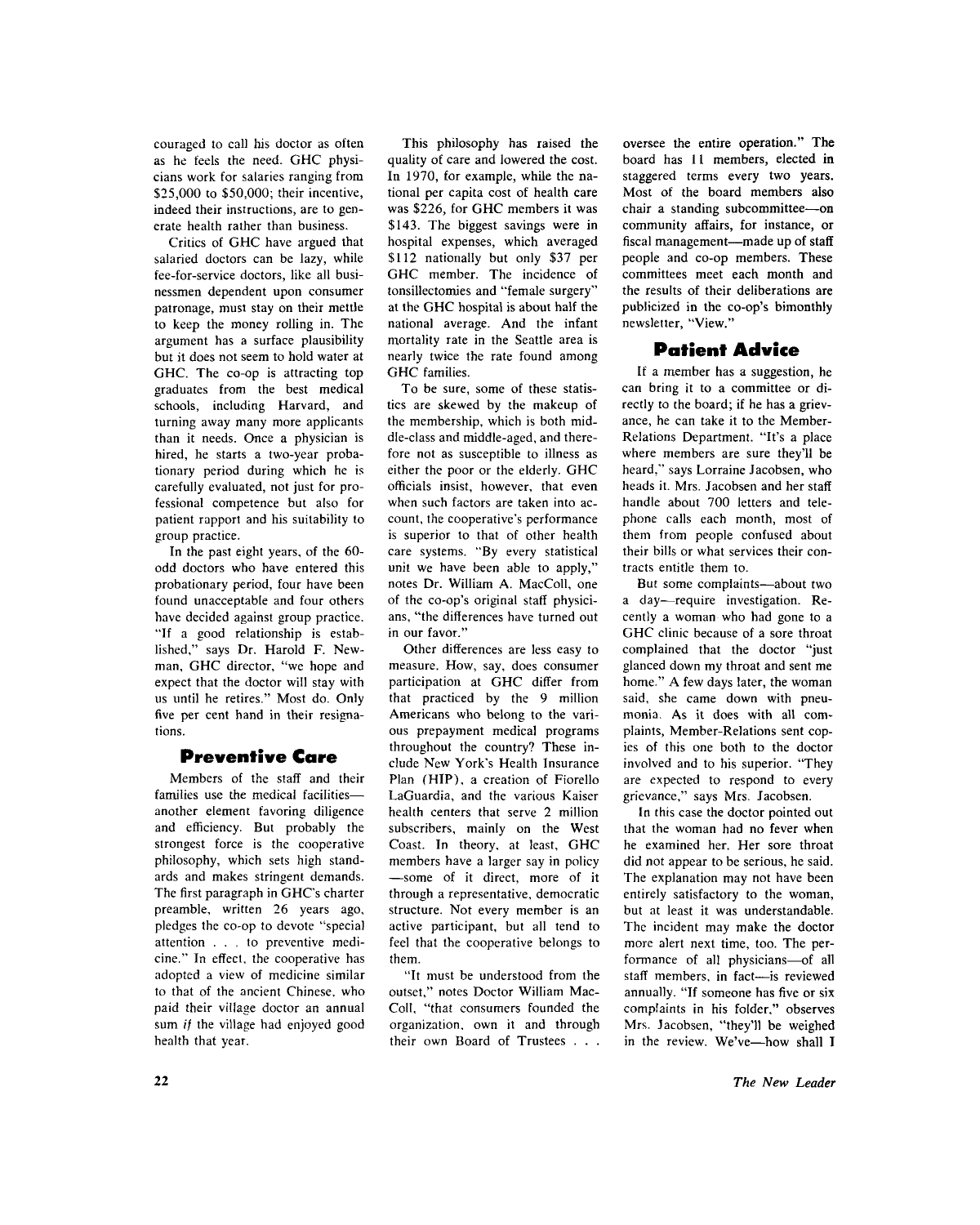say it?—lost several doctors that way."

Some patients bypass the Member-Relations Department and take their grievances directly to their doctors. At GHC there is a give-andtake between staff and patients rare in medical annals. "The members are always giving us advice," a hospital nurse told me. "Everything from how to reorganize our shifts to what color we should paint the bathroom walls." I asked her if she listened. "You're damn right I listen," she said with a smile. "They *own*  this place."

### Model for the Future?

It can be argued—and frequently is by supporters of other group health units—that cooperatives have no special monopoly on consumer participation. Kaiser, HIP, etc., also have regularly used subscriber grievance machinery. Besides, as one Washington lobbyist for a group health maintenance organization puts it, "the participation of sports fans does not make for a winning football team"—which is to say, leave it to the experts.

But it seems unlikely that Kaiser officials get the sort of grassroots soundings that reach GHC officials. Take the Kaiser and GHC responses to the medical cost-squeeze. Kaiser has failed to add new services (it doesn't offer full coverage for drugs, x-rays, lab fees, or housecalls) and has raised payments, although not to GHC's level. GHC, meanwhile, has added new services and increased the dues, because the membership wanted it that way. "Each time the members have been given a choice of raising dues or curtailing services," says Dr. MacColl, "they have voted overwhelmingly to raise dues." Kaiser's subscribers might have made the same choice, or they might not have. We will never know.

In recent months people whose business it is to find a way out of this country's medical miasma have been zeroing in on the Seattle cooperative. Each day, it seems, the

staff plays host to politicians, government bureaucrats and consultants investigating "health delivery systems." Visiting legislators have pronounced GHC a "model for the future" and have rushed back to Washington, presumably to give the future shape and substance. Yet little of the cooperative viewpoint has shown up in any of the brace of health reform bills now being offered in the Congress.

Can the Seattle model be widely applied? How did GHC happen? Was it a "natural" occurrence, or was it a maverick, a sort of medical serendipity?

Medical cooperatives may be rare in this country, but they are not new. A decade before the Civil War, a group of French immigrants in San Francisco organized a French Mutual Benefit Society, built a hospital and started a prepaid health plan. A few years later Cuban immigrants living in Tampa did the same thing. And in 1924 workers for the Standard Oil Company of Louisiana established a medical and hospital associations, open to whites only, that entitled member-families to total health care for \$6.75 per month.

But it remained for the Farmers Union Cooperative of Elk City, Oklahoma, organized in 1929, to serve as midwife to the modern-day medical co-op. Two years earlier Dr. Michael A. Shadid, a Syrian immigrant, had opened a tiny hospital there. Like the other two hospitals in Elk City, Shadid's was private, profitable and hopelessly inadequate. The doctor worried about the cost and quality of medical services in rural Oklahoma. He had little respect for his colleagues. "I had seen the suffering resulting from their mistakes, their neglect, and their grasping for money," he later wrote in his autobiography, *A Doctor for the People* (1939). "But what could I do about it? They were respected members of their local medical associations. . . . Honor among thieves!"

A farmer once explained to Shadid

why he preferred chiropractors to doctors: "Operations! We had three of them in my family before I learned my lesson. The doctor said we had to have 'em and when I told him I didn't have the money, he said he'd loan it to me, with my farm as security. Well, he got the farm."

Shortly after opening his hospital, Shadid read the results of a national study conducted by Dr. Ray Lyman Wilbur, which said half the illness in the country occurred among people earning less than \$1,200 a year. "These were the sort of people who lived in and around Elk City," wrote Shadid. "So I set about to work out some plan for . . . my patients, my neighbors and my friends."

Shadid went to his friends and suggested they form an association to improve community health. There are many ways to do this, but in those days in Oklahoma the cooperative way appealed most. The farmers decided that to get their new co-op started they would sell membership stock for \$50 per share, and then members would pay a few dollars a month to cover the cost of medical care.

Headway was slow at first; the Depression was on and not many farmers could afford to risk \$50. But by now Shadid was too deep in his dream to be denied. He floated a substantial loan to the struggling cooperative to finance construction of a clinic, a fact that confounded many of his colleagues.

# **Creeping Shadidism**

Elk City was both the Rochdale and the Concord of modern health cooperatism: Rochdale, because it gave control of policy not to doctors but to patients; Concord, because it fired the opening shots in what was to be a long, bitter war between health co-ops and the American Medical Association. From the beginning, members of the local medical society reacted to the co-op in much the same manner that cattlemen react to a move-in by sheepmen. They were convinced the co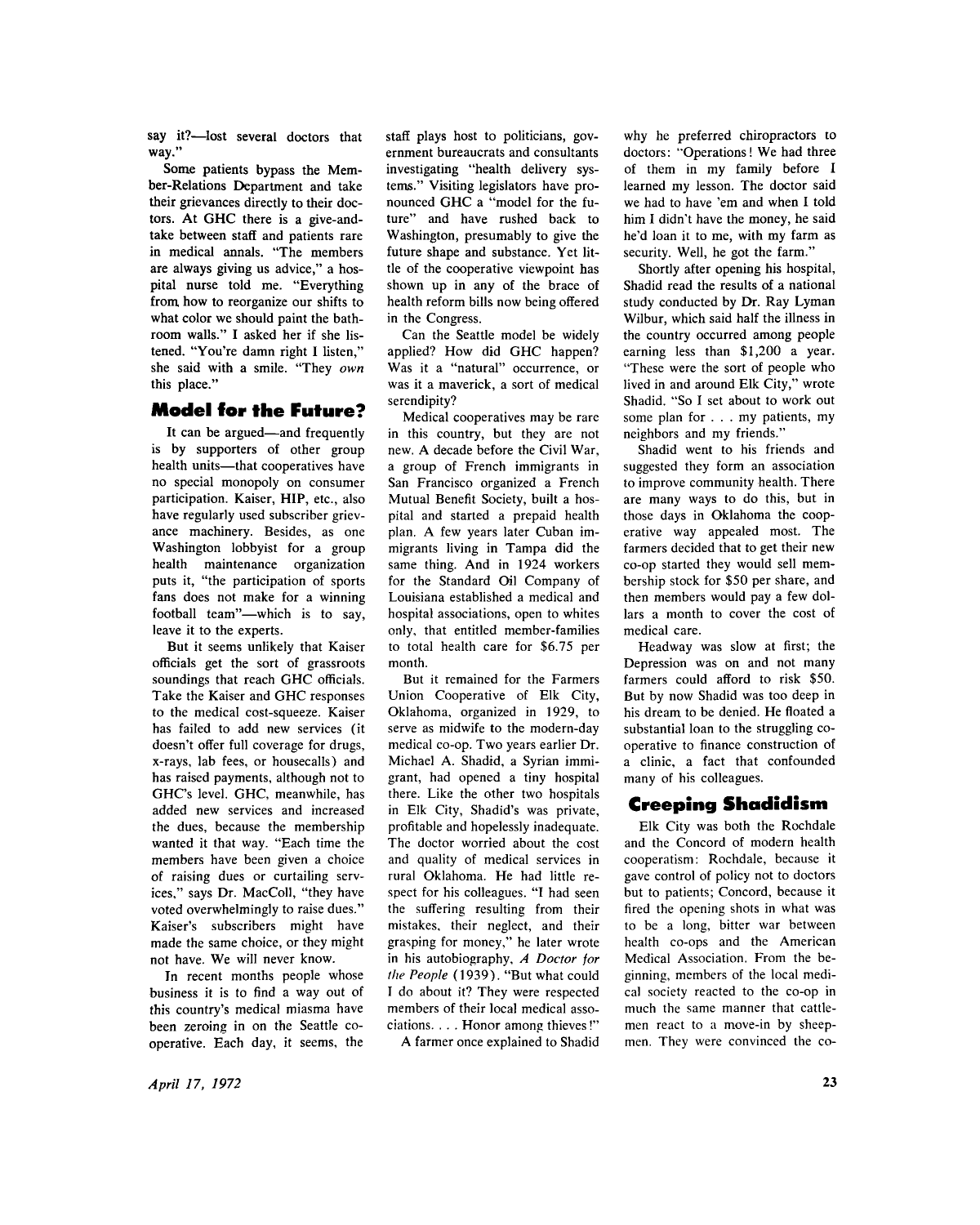operative would ruin their business.

Shadid had been a member of the county medical society for two decades, and not once during all that time had his colleagues found cause to complain of his conduct. But as the clinic began to go up in Elk City, some doctors started to mutter about his "ethics"; they cast about for a way to throw him out of the club. Finding no probable cause for removal, the society resorted to deep surgery: It officially disbanded, and when it reorganized two months later, Shadid's name was not on the roster.

With the county medical society safe from Shadidism (read cooperatism), the state medical society took up the fight, pressuring the state Board of Examiners to revoke Shadid's license. "Unethical conduct" was the charge. But the attack misfired. The Farmers' Union, which enjoyed a measure of political clout in Oklahoma, interceded on the doctor's behalf. At last, in 1931, the Elk City cooperative clinic opened; a few years later members built a 100-bed hospital, a home for nurses and a laundry plant. Elk City had become the medical center of western Oklahoma, and Shadid had proved it possible to deliver inexpensive, competent medical care in facilities owned and controlled by the patients.

### **Elk City Legacy**

In August 1966 the Elk City medical complex ceased to be a cooperative, a victim of urban migration and an aged membership dependent upon Medicare-type programs. Weeks later, Dr. Shadid died. Shadid was a medical trustbuster; he viewed health cooperatism as an essential wedge into the AMA's awesome and solid phalanx. For more than three decades he tirelessly inveighed against the evils of medical monopoly and preached the gospel of cooperatism. It was, by and large, a fruitless task; but in a few places, like Seattle, the ideas he planted took root.

While attending a cooperatives conference in California in the summer of 1945, Shadid had met Robert Mitchell, a Seattle man long interested in organizing a medical co-op for the Puget Sound region. Mitchell promptly arranged a speaking tour for him throughout the Pacific Northwest.

The lectures attracted surprisingly large crowds. It was the right time. A wartime doctors' shortage had made people painfully aware of their unmet health needs, and medical insurance in those days offered niggardly coverage for exorbitant premiums. It was also the right place. Washington was a state old enough to boast a cooperative tradition, yet still young enough to experiment. As one of the GHC founders observed. "We couldn't have done it in Chicago."

### Seattle Story

The people who finally did it in Seattle were members of the Grange, the Pacific Supply Cooperative (a wholesaler) and the Puget Sound Cooperative (a grocery store). These, plus the Aero-Mechanics Union Lo cal 751, drafted a charter and began to sell \$100 memberships in the new co-op. (Thanks to the aeromechanics, the charter committed the new co-op to "collective bargaining . . . adequate compensation and fair working conditions. . . ." As Richard Handschin, GHC's research director, has pointed out, "To some in the field of health care . . . such words as collective bargaining ring heresy; to us they are heritage.")

The new group purchased a doctor-owned medical facility, including a 55-bed hospital and small clinic, for \$144,000. The clinic, a private health maintenance organization, already was providing medical service to prepaying subscribers. Thus the cooperative opened on January 2, 1947, with instant income from 17,000 contract subscribers (it continues to make such contracts, mostly with industrial employes), but with only 450 cooperative members.

By the end of 1947 membership was up to 1,000, but that growth was not fast enough to meet the shareholders' pressing obligations. Desperate, the co-op hired a professional sales firm and launched a hard-sell promotional campaign. In one year membership shot up 200 per cent, and by the end of 1950 it was approaching the 6,000 mark. (Nowadays GHC does no selling; its problem is to keep the annual growth rate down to 10 per cent.)

## AMA Blackball

Even so, the cooperative was not yet respectable—it had not won the community's confidence—and one did not have to look far to find the reason. The King County Medical Society, the AMA's local chapter, was reacting exactly on schedule. With one or two crucial variations, it was repeating the Elk City scenario, hoping to blot out the young co-op by blackballing its doctors from the society.

In practical terms, this meant GHC doctors could only practice in their own hospital, a state of affairs that threatened more harm to patients than to doctors. The hardships imposed by the AMA's lockout were clearly spelled out in 1950 Senate hearings on a national health bill before a subcommittee chaired by Senator Hubert H. Humphrey, Dr. John O. McNeel, GHC's chief of staff, was among those testifying.

HUMPHREY: What happens now if family Jones suddenly has critical illness in the family, or someone has to have an immediate operation? They know no other doctor and the only doctor they love and trust is [the GHC doctor].

MCNEEL: We would have to take them to our own hospital.

HUMPHREY: Let us say, for example, it required a particular kind of facility that you did not have in your hospital and it was in the public hospital. You still could not get in?

MCNEEL : That is right. We would have to turn the case over to one of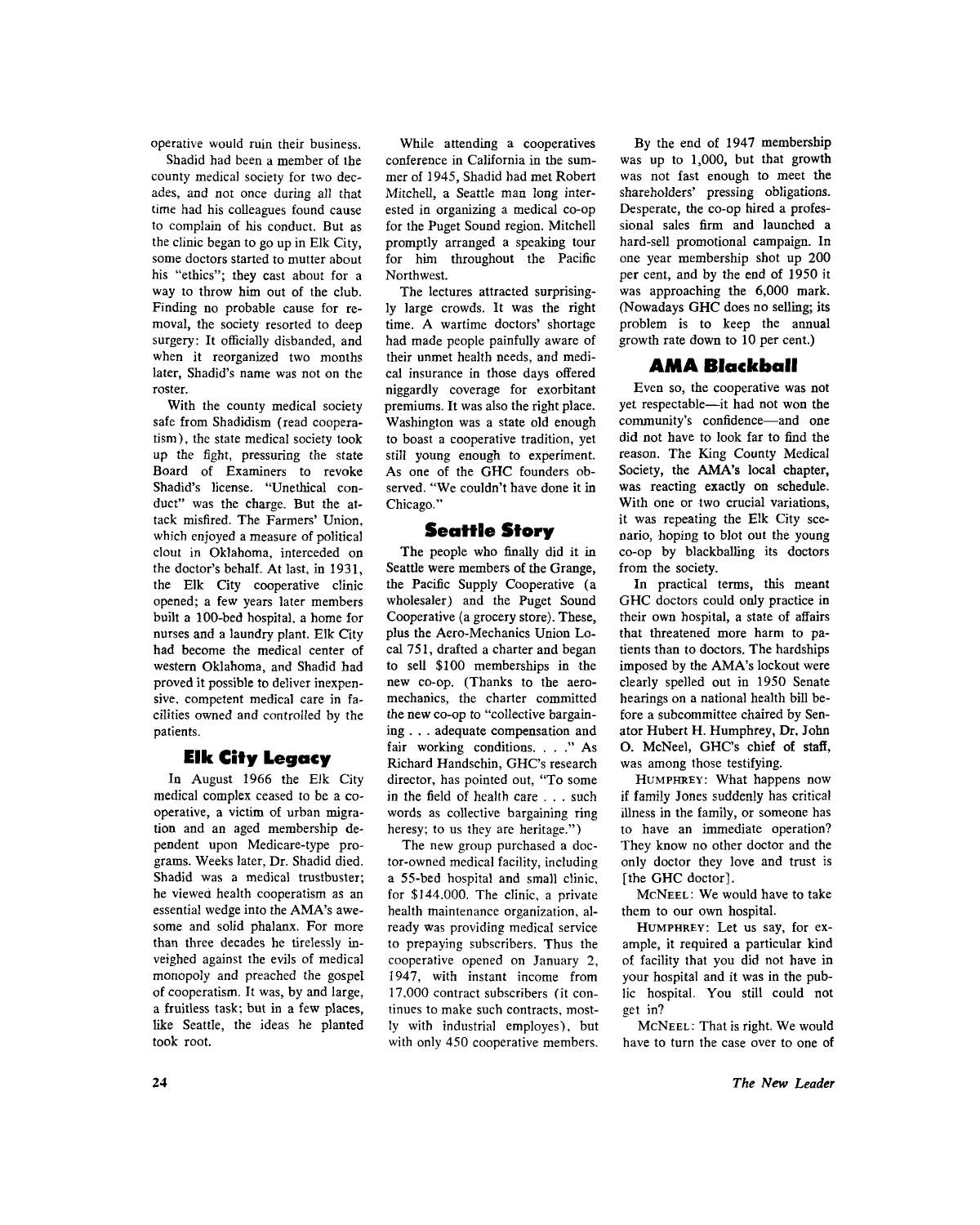the doctors of the staff of the other hospital.

The GHC doctors were not eager for an open conflict with the King County Medical Society. They tended to temporize, reminding members that the co-op was small and weak, while the AMA was rich and powerful. But in a genuine cooperative the members usually get what they want, and what they wanted in this case was an end to the lockout. In the summer of 1950 they took their case to court, charging the medical society, as well as several hospitals and physicians, with conspiring to acquire a monopoly by boycotting prepaid group medical practice in the county.

The legal attack was masterminded by GHC attorney Jack Cluck, a colorful civil libertarian accustomed to representing co-ops and labor unions. (As usual, Cluck drastically reduced his fee.) The trial lasted two months. Cluck subpoenaed dozens of witnesses, including all past and present officers of the society, and kept them on the stand for days at a time. None of these men claimed any personal animus toward the GHC; they merely repeated that the society's bylaws barred from membership physicians who worked for the cooperative, because the cooperative had not been officially approved by the society. The circularity was at times too much even for society officials. As one of them commented, "We are a bit up a stump."

### **Here to Stay**

Cluck zeroed in on the boycott, seeking to dramatize both the extent of the plot and the zeal of the plotters. He brought out in court that although the Seattle General Hospital was on the brink of financial ruin, with too many beds and not enough patients to fill them, it refused to admit patients treated by co-op physicians.

It was all in vain, or so it seemed when the Superior Court decided in favor of the King County Medical Society and its co-defendants. But the following year the State Supreme Court reversed that decision and ordered the society to call off its boycott. In Seattle at least, the war was over. "The old dodo birds of the Society are out now," says Cluck. "The new doctors may not like us, but they know we're not going to go away."

## White Knight

The history of Seattle's Group Health Cooperative, successful as it has been, leaves one uncertain about future imitations. GHC has its roots in the old cooperative movement, which reached its zenith in the mid- \*30s; it is extremely doubtful that people unschooled in the cooperative way would have found the time and energy, the patience and generosity, this enterprise desperately required. Also, the amount of money needed to launch such a venture today is staggeringly higher than the \$144,000 that launched GHC. One million dollars might just provide a modest beginning, according to estimates published recently by the Group Health Association of America.

On the other hand, the consumer health movement is stronger now than it was 25 years ago. And, as Senator Edward M. Kennedy recently observed, the concept of group health maintenance organizations, once the *bete noire* of the medical profession, "has suddenly become the white knight." One need only glance at the piles of pending health legislation to grant the senator his point.

No less than eight different health bills are before Congress, and the three that are being most seriously discussed all contain schemes to promote HMOs in one form or another. These are the Administration's bill, submitted as the National Health Standards Act; Kennedy's Health Security bill; and the Rogers-Roy bill, named for its sponsor, Congressman Paul Rogers of Florida, and for its author, William Roy,

who is both a physician and lawyer from Topeka, Kansas.

What these bills have in common is a commitment to group practice, comprehensive care and prepayment by subscribers. All three proposals envision the construction of hundreds of new HMO facilities, to be federally subsidized at every stage of the organizing effort. What these bills *lack* in common is specific encouragement to consumer cooperatives. While co-ops are not ruled out, the major thrust of the proposals is to invest ownership and control of HMO<sub>s</sub> in doctors, administrators and self-perpetuating boards. In short, the model for the future appears to be the Kaiser plan, not the Seattle plan.

# **Rally to the Cause**

It is true that the proposals pay occasional lip service to consumer influence. The Rogers-Roy bill, for example, would require a program that "assures its members a meaningful role in the making of policy for the health maintenance organization." But nowhere in the bill can one find how that "meaningful role" is to be played, or what redress a thwarted consumer might seek.

In sum, then, the future of health cooperatives in America appears exceedingly dim, unless the cooperative movement, such as it is, suddenly rallies to the cause. At present the troops are barely stirring. The Group Health Association of America, chief lobbyist in Washington for the HMO idea, seems willing to settle for any bill within reason that will give HMOs a fighting chance. One can see its point—God knows, we need *something*—but one can also see, in the not-so-distant future, an epidemic of HMO scandals having to do with pocketed subsidies, shoddy service and creeping administrative arrogance.

And I can hear myself calling my regional HMO board chairman and asking permission to attend the next meeting. "Why?" he will ask. "Whom do you represent?"